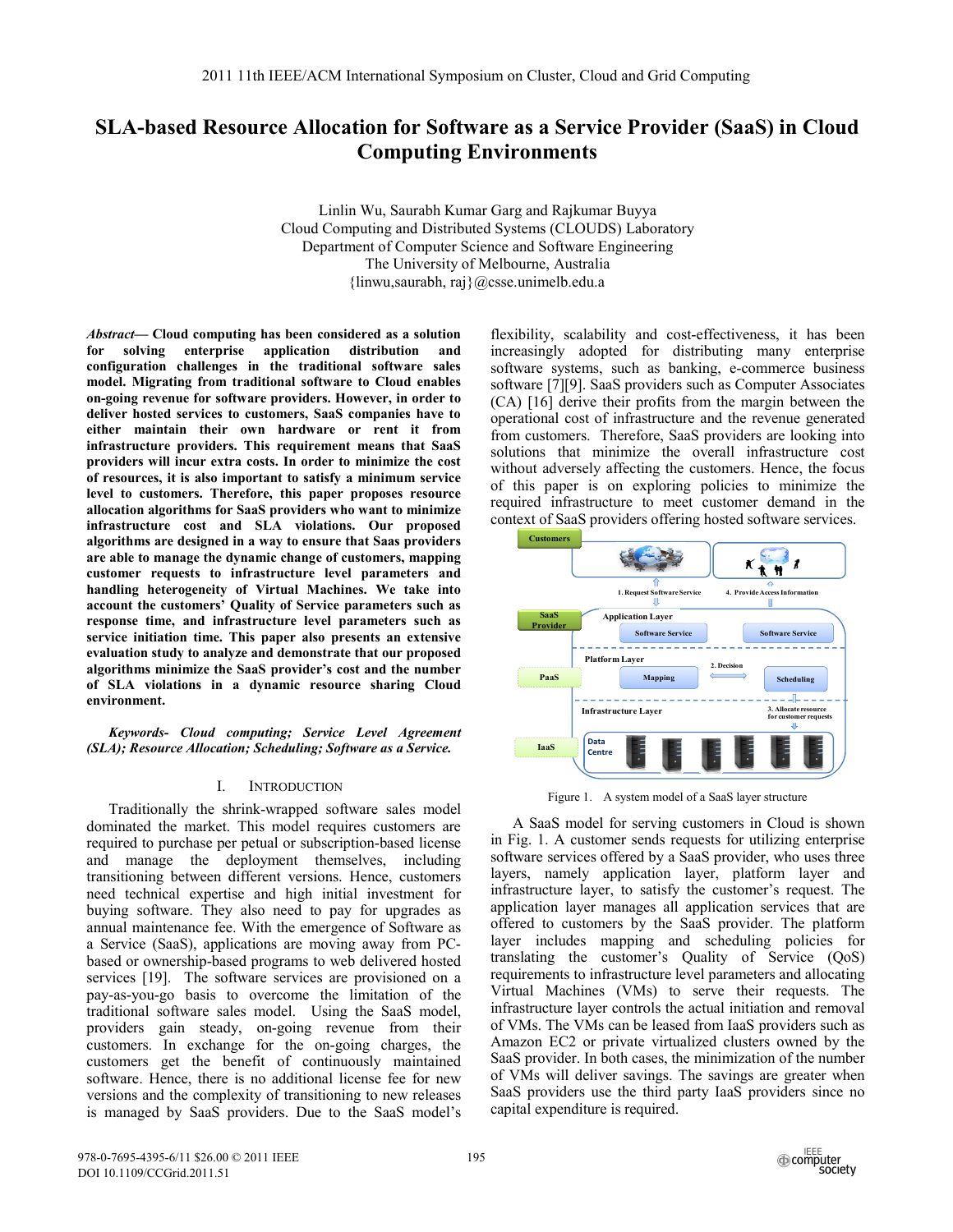Currently, SaaS providers such as Compiere ERP provide an individual VM for each customer [17] to maintain service level requirements in terms of response time and capacity. However, this causes wastage of hardware resources which results in high infrastructure cost since customers may not use complete VM capacity which is reserved to serve their requests. A multi-tenancy approach can reduce the needed infrastructure, but care must be taken in providing access to resources so that Service Level Agreements (SLAs) are not violated.

The current works in Cloud computing [13][10][2] are focused mostly on maximizing the profit of IaaS providers, but works related to the SaaS provider considering SLAs are still in their infancy. Many works do not consider the customer driven management, where resources have to be dynamically rearranged based on customers' demands. Thus, in this paper, we examine the resource allocation strategies, which allow a cost effective usage of resources in Clouds to satisfy dynamically changing customer demands in line with SLAs.

Therefore, in order to achieve the SaaS provider's objective to maximize profit and customer satisfaction levels, our work proposes cost effective mapping and scheduling policies which minimize cost by optimizing the resource allocation within a VM. These policies also take into account QoS parameters, and infrastructure heterogeneity regarding multiple types of VMs and various service initiation times. To satisfy customer's request in order to enlarge market share and minimize cost, the following questions have to be addressed:

- How to manage the dynamic change of customer requests? (such as upgrade from Professional to Enterprise product, add more user accounts for the same product)
- How to map customer requirements to infrastructure level parameters?
- How to deal with the infrastructure level heterogeneity?

The key contributions of this paper are as follows:

- It defines SLA with customers based on QoS parameters.
- It describes the mapping strategy by interpreting customer request requirements to infrastructure level parameters.
- It designs and implements scheduling mechanisms to maximize an SaaS provider's profit by reducing the infrastructure cost and minimizing SLA violations. The scheduling mechanism determines where and which type of VM has to be initiated by incorporating the heterogeneity of VMs in terms of their price, dynamic service initiation time, and data transfer time. In addition, it manages to reduce incurred penalties for handling dynamic service demands when customers are sharing resources.

This paper also presents a performance analysis of the proposed algorithms based on the customer's perspective: (i) arrival rate, (ii) proportion of upgrade requests; from SaaS providers' perspective: (i) service initiation time, (ii) penalty rate. The experimental results show that the proposed algorithms provide better solutions in terms of total profit and number of VMs when compared with base algorithm in most of the scenarios.

The rest of the paper is organized as follows. In Section II, we discuss prior works related to SLA-based and profit driven resource allocation in Cloud computing contexts. We also identify how our work differs from related works. Section III presents the detailed scenario and outlines the SLA supporting QoS parameters. Section IV describes a reference and two proposed algorithms, which are *ProfminVio*, *ProfminVmMaxAvaiSpace* and *ProfminVmMinAvaiSpace*. Section V firstly presents the experimental methodology including test bed and evaluation metrics; secondly, discusses the overall comparison of the performance evaluation results; thirdly, compares the algorithms by providing insights on when each algorithm should be used. Finally, Section VI concludes the paper by summarizing the comparison results and future work proposals.

### II. RELATED WORK

Research on market driven resource allocation was started in early 80s [8][5]. Most of the market-based resource allocation methods are either non-pricing-based [10] or designed for fixed number of resources, such as FirstPrice [3] and FirstProfit [6]. Our work is related to user driven SLA-based profit maximization resource allocation for SaaS providers.

Reig G. et al [11] contributed on minimizing the resource consumption for serving requests and executing them before its deadline with a prediction system. Their prediction system enables the scheduling policies to discard the service of a request if the available resource capability is not able to complete the request before its deadline. However, in our work, we consider the enterprise applications which are different from compute and scientific applications.

Fu Y. et al [21] proposed an SLA-based dynamic scheduling algorithm (Squeeze) of distributed resources for streaming. Moreover, Yarmolenko V. et al [22] evaluated various SLA-based scheduling heuristics on parallel computing resources using resource (number of CPU nodes) utilization and income as evaluation metrics. Nevertheless, our work focuses on scheduling enterprise applications on VMs in Cloud computing environments. (The minimum unit of resources in our work is the number of VMs).

Popovici et al. [6] mainly considered QoS parameters on the resource provider's side such as price and offered load, but did not focus on the user side. However, our proposed work differs on QoS parameters from both the customer's and the SaaS provider's point of view and focuses on user driven scenarios.

Lee et al. [2] investigated the profit driven service request scheduling for workflow. In contrast, our work a) focuses on SLA driven QoS parameters on both user and provider sides, and b) solves the challenge of dynamic changing customer requests to gain profit and improve reputation.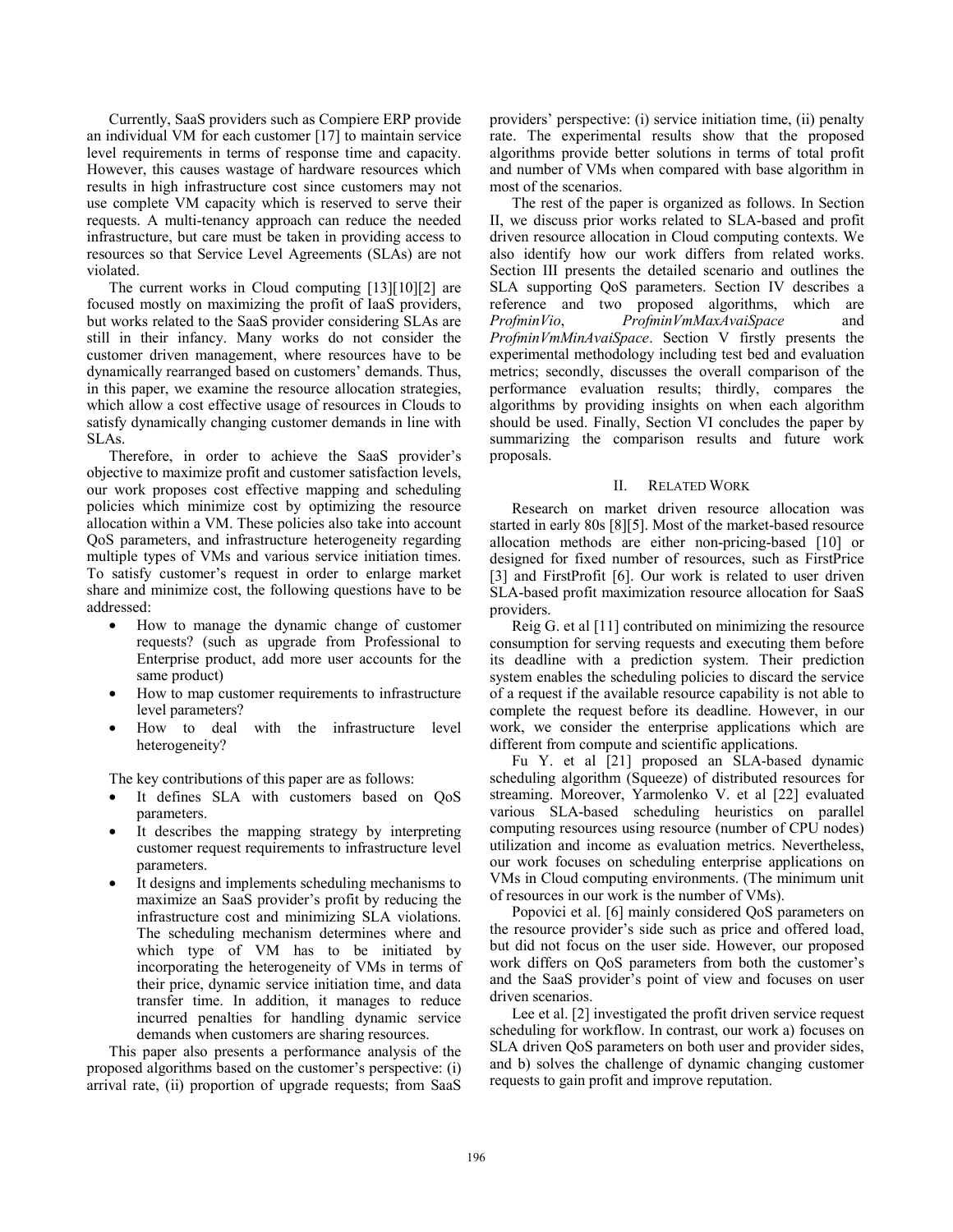In the context of the resource allocation algorithms for enterprise applications, Song et al. [18] presented the genetic algorithms in virtualized environments. However, the genetic algorithms generally require a long execution time. The long execution time increases the probability of SLA violation in the Cloud computing environments, where customers need to be served immediately.

In summary, this paper is unique in the following aspects:

- It manages the customer satisfaction level based on customer QoS requirements in minimizing the SLA violation and cost to increase the revenue, which is absent from most previous works in Cloud computing environments.
- The utility function is time-varying by considering dynamic VM deployment time (*aka* initiation time).
- It adapts to dynamic resource pools and consistently evaluates the cost of adding a new instance or removing instances, while most previous work deal with fixed size of the resource pools.

## III. SYSTEM MODEL

We consider the customers' requests for the enterprise software services from a SaaS provider by agreeing to the pre-defined SLA clauses and submitting their QoS parameters. Customers can dynamically change their requirements and usage of the hosted software services. The SaaS provider can use their own infrastructure or outsourced resources from public IaaS providers. For instance, "Saleforce.com" provides CRM software as a service using its own infrastructure, and "Force.com" offers this software using third party infrastructure [15]. The SaaS provider's objective is to schedule a request such that its profit is maximized while the customers' (QoS) requirements are assured. The platform layer of a SaaS provider uses mapping and scheduling mechanisms to interpret and analyze the customers' QoS parameters, and allocates respectively.

In this section, we explain the detailed system model from both the customers' and the SaaS providers' perspective and also describe the related mathematical models.

## *A. Actors*

The actors involved in our system model are described below along with their objectives, activities and constraints.

## *1) SaaS Providers*

SaaS providers lease enterprise software as hosted services to customers. They are interested in maximizing profit and ensuring QoS for customers to enhance their reputation in the marketplace. In our context, an example of the business process between a SaaS provider and a customer is where a service provider (*SaaS X*) offers CRM or ERP software packages, which are offered as three types of products (for example, Standards, Professional and Enterprise) and accounts (for example, Group, Team and Department). When a customer (*Company X*) submits its first time rent request with product type (*Standards*), account type (*Group*), and the required number of accounts (*m*), the

provider will allocate resources to serve this customer. At anytime, *Company X* may require an upgrade in the service by adding more accounts or software editions. Customers can request an upgrade of services dynamically at any time in practice. Thus a SaaS provider has to handle these requests intelligently in line with the requirements as set out in the SLA.

From a SaaS provider's point of view, there is a legal contract-SLA with any customer and if any party violates SLA terms, the defaulter has to pay for the penalty according to the clauses defined in the SLA. The SLA properties include SaaS provider pre-defined parameters and the customer specified QoS parameters.

The properties defined in the SLA are as follows:

- **Request Type (***reqType***)**: It defines the customer request type, which is 'fist time rent' or 'upgrade service'. 'First time rent' means the customer is the customer who is renting a new service from this SaaS provider. 'Upgrade service' includes two types of upgrade, which are 'add account' and 'upgrade product'.
- **Product Type (***proType***)**: The software product offered to customers. For example, *SaaS X* offers Standard, Professional, and Enterprise product. The Standard product includes *Order and Sales* functions. The Professional contains all functions of Standard plus *Accounting* function. The Enterprise includes all features of Professional plus *Report*  functions.
- **Account Type (***accType***)**: It constrains the maximum number of accounts a customer can create. For example, *SaaS X* offers three types of account: Group, Team, and Department, which allows each customer to create up to *m*, *2m* and *5m* number of accounts respectively.
- **Contract Length (***conLen***)**: How long the software service is legally available for a customer to use (minimum is one month).
- **Number of Accounts (***accNum***)**: The actual number of accounts that a customer wants to create. (Must be  $\leq$  the maximum number of accounts for particular account type). For example, a customer *Company X* wants to rent Standard software and Group account type, then it can request [*1, m*] number of accounts.
- **Number of Records (***recNum***)**: The maximum number of records a customer is able to create for each account during the transaction and this will impact the data transfer time during the service upgrade. (The value of this parameter is predefined in SLA).
- **Response Time (***respTime***)**: It represents the elapsed time between the end of a demand on a software service and the beginning of a service. Violation occurs when actual elapsed time takes longer than pre-defined response time in SLA. We consider three types of response time: (i) response time for the first time renting of the service  *respTime(ftr)*, (ii) response time for adding new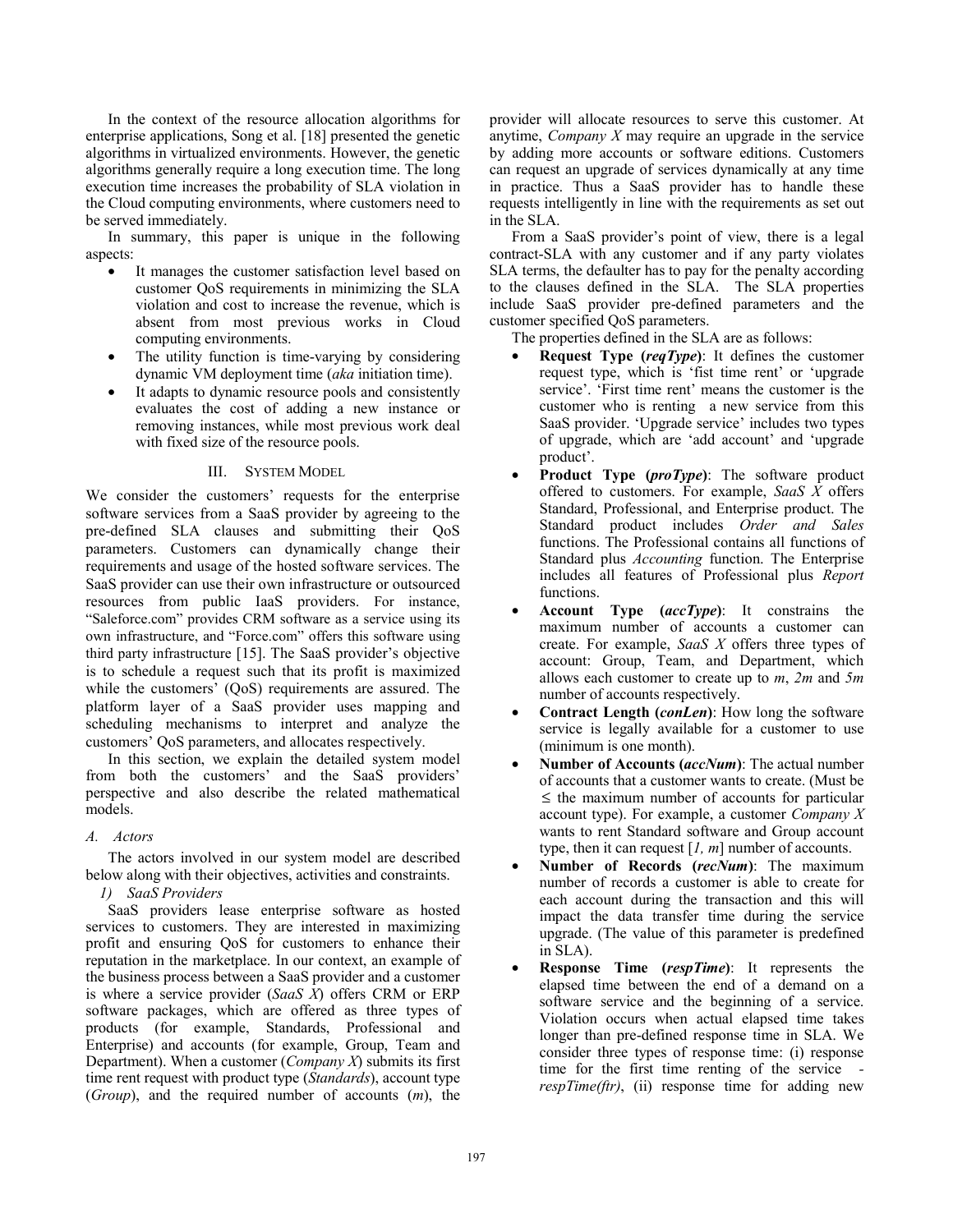accounts - *respTime(upSev,addAcc)* and (iii) response time for upgrading the product *respTime(upSev,upPro)*. (The value of each type of response time is different and predefined in SLA).

The platform layer (Fig. 1) of a SaaS provider uses VM images to create instances according to the mapping decision. Therefore, it is important to identify the following properties for the resource allocation mechanisms to assure the SLA is adequately drafted:

- **VM types (***l***)**: How many types of VM can be used and what are they? For example, there are three types of VM, which are large, medium and small. The capacity of large VM equals to two medium VMs or four small VMs.
- **Service Initiation Time (***iniTimeSev***)**: How long it takes to initiate a VM, which is deployed with a type of software product.
- **VM Price (***PriVM***)**: How much it costs to a SaaS provider for using a VM to serve the customer request per time unit? It includes the physical equipment, power, network and administration price.
- **Data Transfer Time (***dataTrafT***)**: How long does it take to transfer a Gigabyte data from one VM to another?
- **Data Transfer Speed (***dataTrafSpeed***)**: It depends on the location distance and the network performance.

#### *2) Customers*

When a customer agrees with pre-defined SLA properties (such as response time), a request for an enterprise application is sent to the SaaS provider's application layer with the customer's QoS requirements (including **request type, product type, account type, contract length, and number of accounts)**.

## *B. Mapping Strategy: Mapping of customer QoS requirements to resources*

The way of interpreting customer requirements to infrastructure level parameters depends on the resource capability. In our work, the infrastructure layer focuses on the VM level but not the host level. To be practical, we use the same record model as 'Saleforce.com' to restrict each account so as to create the maximum *N* number of records. An example of the mapping strategy between VM type, service product type, and the maximum and minimum number of accounts for each account type is described in Table I.

TABLE I. THE SUMMARY OF MAPPING BETWEEN RQUESTS AND RESOURCES

| VМ<br><b>Type</b> | Product<br>Type                          | Account<br>Type | Max<br>Account# | Min<br>Account# |
|-------------------|------------------------------------------|-----------------|-----------------|-----------------|
| Small             | Standard                                 | Group           | m               |                 |
| Medium            | Standard,<br>Professional                | Team.           | 2m              | $m+1$           |
| Large             | Standard<br>Professional,<br>Enterprise, | Department      | 5m              | $2m+1$          |

## *C. Mathematical Models*

#### *1) Profit Model*

Let *C* be the number of customer requests and *c* indicates customer request id. Let at a given time instance *t*, a customer *c* submits a service request to the SaaS Provider. The customer specifies a product type, account type, contract length (*conLen*), number of accounts after agreeing with the pre-defined SLA clauses (response time). After the agreement, based on the SLA, the SaaS provider will reserve the requested software services which are translated at the infrastructure level as VM capacity.

Let *I* be the number of initiated VMs, and *i* indicates the VM id. Let *L* indicate the types of VMs, where for a particular  $VM_i$  with type  $l$  ( $VM_{il}$ ) has  $PrivM_{il}$  price. Let  $iniTimeSev<sub>il</sub>$  be the time taken for initiating service using *VMil*.

Let *PriServ<sup>c</sup>* be the SaaS provider's final charge from customer *c* per month, which is subject on the product type, and account type. Let *P* indicates all product types. Let  $Cost_i^c$  be the cost incurred to the SaaS provider by serving the customer c with  $VM_{il}$ . The  $Prof_{il}^c$  indicates the profit for serving customer request  $c$  using  $VM_{il}$ . Then, the total profit

 $\sum_{i=1}^{C}$ Pro $f_{il}^c$  gained by the SaaS provider for serving total *C* = *c* 1

number of customer requests is defined in Eq.(1)

$$
\sum_{c=1}^{C} \Pr\ of_{il}^{c} = \sum_{c=1}^{C} \Pr\ i\text{Serv}^{c} \times \sum_{c=1}^{C} \text{conLen} - \sum_{c=1}^{C} \text{Cost}_{il}^{c}
$$
\nwhere,  $\forall i \in I, l \in L, c \in C$  (1)

For a customer request *c*, the final service price *PriServ<sup>c</sup>* is subjected to the product type and account type. Let  $Cost_{il}^c$ indicate the cost for serving request  $c$  with  $VM_{il}$  and it depends on the VM cost  $(VMCost<sub>i</sub><sup>c</sup>)$  and penalty cost  $(\text{PenalytCost}_{il}^c)$ .

$$
Cost_{il}^{c} = VMCost_{il}^{c} + PenaltyCost_{il}^{c}
$$
  
where,  $\forall i \in I, l \in L, c \in C$  (2)

The VM cost depends on the VM type *l*, the price of VM *i* with type *l*  $(PriVM_{il})$ , the service initiation Time (*iniTimeSevil*) and service length (or contract length *conLen*) of customer request *c*. Eq. (3) defines the VM Cost.

$$
VMCost_{il}^{c} = Pr iVM_{il} \times (in iTimeSev_{il}^{c} \times conLen^{c})
$$
  
where,  $\forall i \in I, l \in L, c \in C$  (3)

The SLA violation penalty (*Penalty*) model is similar to other related works [1][3][4] and is modeled as a Linear function. In Eq. (4),  $\beta$  is the penalty rate and *DT* is delay time.

$$
Penalty = \alpha + \beta \times DT \tag{4}
$$

The penalty function penalizes the service provider by reducing the utility (profit). According to the penalty model,

$$
PenaltyCost_{il}^{c} = \alpha + \beta (reqType) \times delayTime_{il}^{c} (reqType)
$$
  
where  $\forall i \in I, l \in L, c \in C$  (5)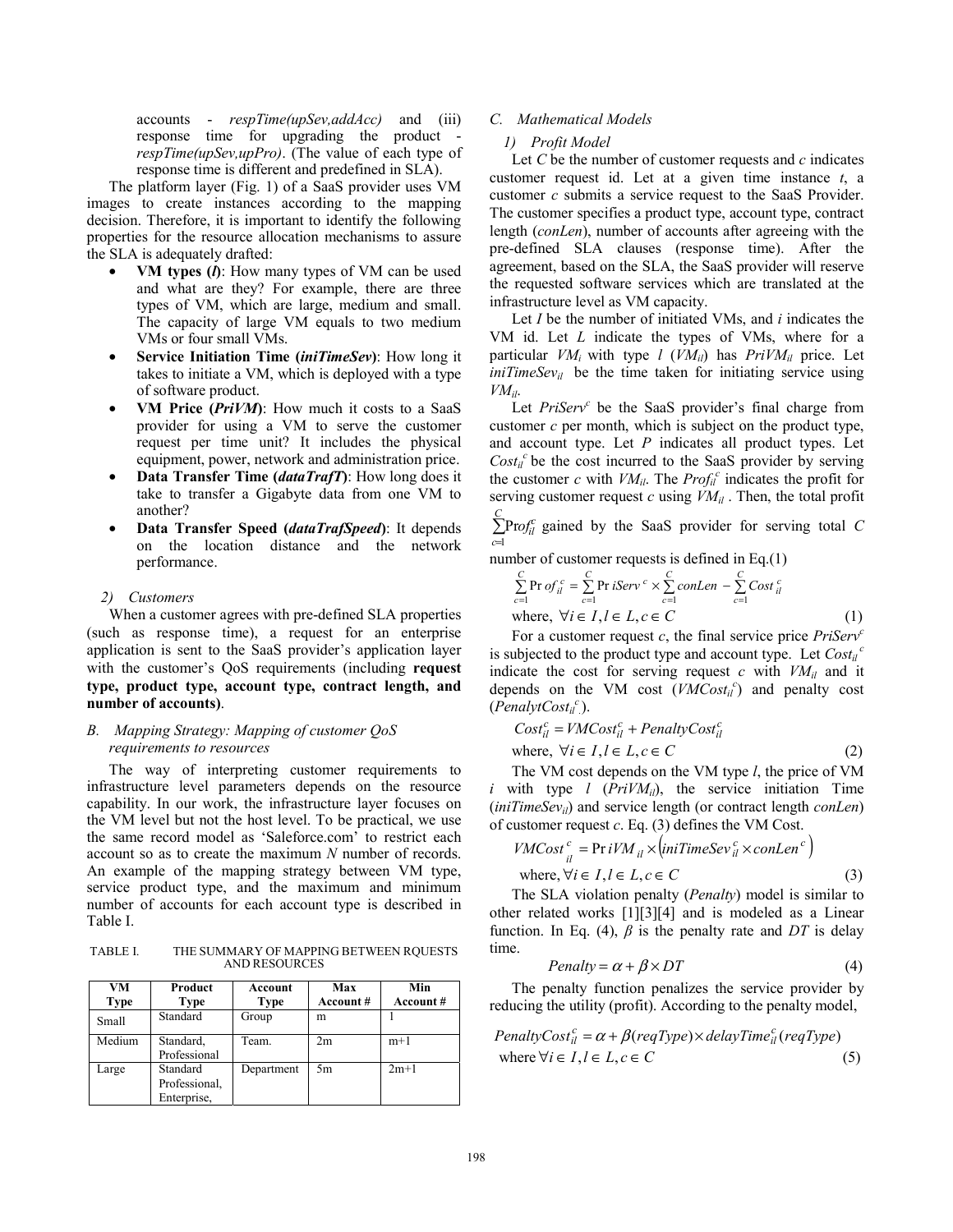The penalty cost depends on the penalty delay time  $delayTime<sub>il</sub><sup>c</sup>$ , penalty rate ( $\beta$ ) and a constant number ( $\alpha$ ). The delay time and rate are subjected to the request type.

The delay time is the time variation between the response time specified in SLA and the actual time taken for customers to wait for the service response.

|                                                | First<br>Time<br>Rent                          | <b>Upgrade Service</b>                                                               |                                                                                  |  |
|------------------------------------------------|------------------------------------------------|--------------------------------------------------------------------------------------|----------------------------------------------------------------------------------|--|
| <b>Table Head</b>                              |                                                | Add account                                                                          | Upgrade product                                                                  |  |
| <b>SLA</b><br>pre-<br>defined<br>response time | respTime<br>(ftr)                              | respTime(upSev,<br>addAcc)                                                           | respTime(upSev,<br>upPro)                                                        |  |
| <b>Actual Time</b>                             | Service<br>initiation<br>time(iniT)<br>imeSev) | initiation<br>Service<br>time<br>(iniTimeSev)<br>transfer<br>Data<br>time(dataTrafT) | initiation<br>Service<br>time(iniTimeSev)<br>transfer<br>Data<br>time(dataTrafT) |  |

TABLE II. THE SUMMARY OF PENALTY DELAY TIME ACCORDING TO REQUEST TYPES

$$
delayTime_{il}^{c} = \begin{cases} \n 2 \text{ minTimeSev} - \text{respTime}(\text{frr}) \\ \n \text{ where, } \text{reqType} \text{ is first time rent} \\ \n 2 \text{ minTimeSev} + \sum_{n=1}^{N} \text{ dataTraff} - \text{respTime} (\text{upSev}) \\ \n \text{where, } \text{reqType} \text{ is upgrade service} \n \end{cases} \tag{7}
$$

There are three situations in which penalty delay can occur (Table II). If the request type is 'first time rent', the delay (violation) can occur due to long service initiation time. If the request type is 'upgrade service', the delay may be caused in adding accounts which may lead to service initiation time and data transfer time (if there is available initiated VMs), or caused by upgrade service product type which depends on service initiation and data transfer time for the total number of records created by previous request *c'* from the same company.

The service initiation time varies subjected to the physical machine's capability. The total data transfer time depends on the records data created by previous request *c'*  of the same company. More specific, number of account created by previous request  $c^2$  (  $accNum^{c^2}$ ), number of records created per account (*recNum<sup>c'</sup>*), the total record

size ( $\sum_{n=1}^{\infty}$ *N*  $\sum_{n=1}$  **recSize**<sup>c</sup> ' ) (GB) and data transfer time per GB

( *dataTranfT* ). *N* indicates the total number of records and *n*  is the record id.

 $dataTrafT {=}\ accNum^c$   $\times \ recNum^c$   $\times \sum^N recSize^c \times dataTrafT$ *n N*<br> $\sum$  *dataTrafT= accNum*  $\stackrel{c^{\prime}}{\times}$  *x recNum*  $\stackrel{c^{\prime}}{\times}$   $\stackrel{N}{\times}$  recSiz&  $\sum_{n=1}$  dataTrafT= accNum  $\times$  recNum  $\times$   $\sum_{n=1}$  recSiz $e' \times$  $\sim$  roo  $N$ uni  $\vee$   $\stackrel{1}{\nabla}$  roo  $\stackrel{1}{\nabla}$ 1 where  $\forall n \in N, c' \in C$  (8)

#### IV. ALOGORITHM

The main objective of our work is to maximize the profit for a SaaS provider by minimizing the cost of VMs using effective platform layer resource allocation strategies. As noted earlier, the current SaaS providers such as Compiere

ERP provide an individual VM for each customer [17] to maintain service level requirements in terms of response time and capacity. We implemented this scenario as a base algorithm by initiating a new VM for each individual company in order to minimize the SLA violation (*ProfminVio*). To optimize the profit further, we propose two SLA-based profit maximization algorithms.

## *A. Base Algorithm: Maximizing the profit by minimizing the number of SLA violations (ProfminVio)*

A SaaS provider can minimize SLA violations by serving each individual company with a new VM involving the two main request types: a) first time rent and b) upgrade service. The algorithm first checks the request type, if the request type is 'first time rent' service then it finds the most suitable VM type *l* by using mapping strategy described in Table I, and afterwards calculates and records the profit for initiating a new VM using Eq. (1) and (2). Otherwise if the request type is 'upgrade', then check which type of upgrade is requesting. If upgrade type is 'add account', then the company's permissions are updated by allowing access to more users on VM*i* which is serving this company. If the upgrade type is 'upgrade product', then first it finds the most suitable VM type *l* (Table I) and assigns request *c* to it, then calculates and record the profits.

This algorithm reduces the number of violations by using a new VM for each company to guarantee the response time. However, it is costly because a large number of VMs are initiated.

#### *B. Proposed Algorithms*

We propose the following two algorithms:

- Maximizing the profit by minimizing the cost by reusing VMs, which have maximum available space (*ProfminVmMaxAvaiSpace*).
- Maximizing the profit by minimizing the cost by reusing VMs, which have minimum available space (*ProfminVmMinAvaiSpace*).

#### *1) Algorithm 1: ProfminVmMaxAvaiSpace*

A SaaS provider can maximize the profit by minimizing the resource cost, which depends on the number and type of initiated VMs. Therefore, this algorithm is designed to minimize the number of VMs by utilizing already initiated VMs. *Algorithm 1* describes the *ProfminVmMaxAvaiSpace* algorithm, which involves two main request types: a) first time rent and b) upgrade service. Let the request of a customer *c* includes request type (*reqType*), product type (*proType*), account type (accType), number of accounts (accNum). The algorithm checks the request type, if the request type is 'first time rent' then it finds the  $VM<sub>i</sub>$  with type *l* (VM*il*) that matches to the service request parameters using mapping table similar to Table I. Then, it checks whether there is already initiated VM*il* and deployed with same type of product as customer *c* requested. If there is an initiated VM*il* where product *proType* has been deployed as *customer c* requested, then the algorithm checks whether this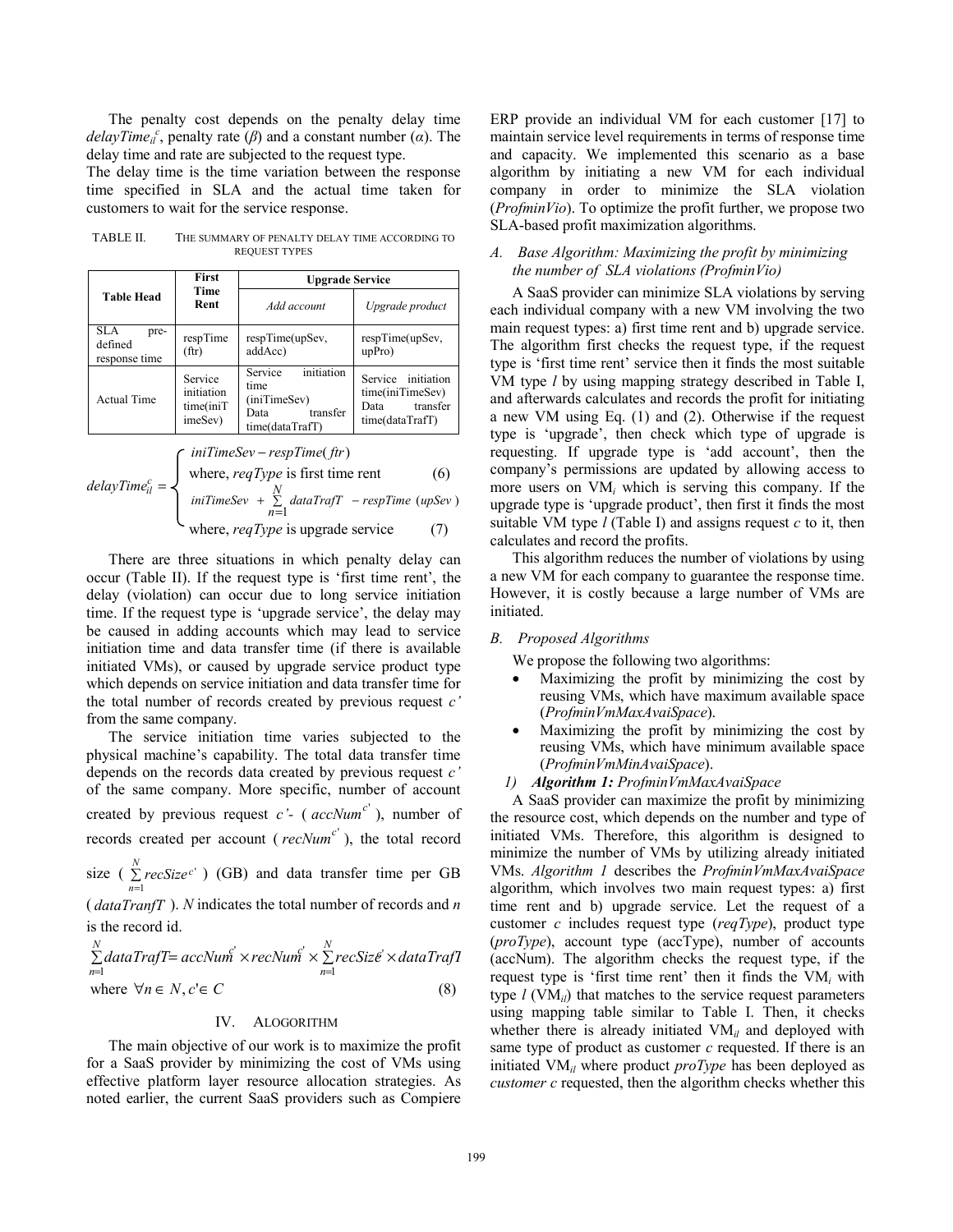VM*il* has enough space to place the request of customer *c* according to his/her requested number of accounts (*accNum*) and the available space on this VM. If there are more than one VM*il* with enough available space to place the request *c*, then the request *c* is assigned to the machine with maximum available space (Worst-fit manner) as illustrated in Fig. 2. (The gray space indicates unavailable space, x axis indicates the id of VM with same type and deployed with same type of product as customer *c* requested; y axis indicates number of accounts a VM can hold). If there is no initiated VM with type *l*, then check the next type of VM -  $VM_{i(l+1)}$  which is deployed with the same software product type as request *c* specified, repeat step  $(2 \text{ to } 13)$ 



Figure 2. MaxAvaiSpace Strategy

If the request type is 'upgrade', then the type of upgrade is checked. If upgrade type is 'add account', then it first checks VM*i*, which has placed the previous request *c'* from the same company. If VM*i* is not capable to place new request without exceeding the number of account limitation, then the suitable type *l* of VM is found that has the maximum available capacity to place request *c*. Then move the previous data from VM*<sup>i</sup>* to new VM and release the space occupied by old request from VM*i*. On the other hand, if upgrade to more advanced product edition, the new request is placed to the suitable VM by using the *MaxAvaiSpace* Strategy (Fig. 2) and then the customer data is migrated to new VM and release the space occupied by old request from *VMi* .

| Algorithm 1. Pseudo-code for <i>ProfminVmMaxAvaiSpace</i>                  |
|----------------------------------------------------------------------------|
| request $(c)$ with QoS parameters, VMi<br>Input                            |
| Boolean<br>Output                                                          |
| <b>Functions:</b>                                                          |
| First Time Rent (c){                                                       |
| <b>1</b> If (there is initiated $VM_i$ with type l matches to the VM type  |
| requested by c) $\{$                                                       |
| If (VM, deployed the same product type as c required) {<br>2               |
| For each initiated VM <sub>i</sub> with type $l$ (VM <sub>il</sub> ){<br>3 |
| If (VM <sub>i</sub> has enough space to place c){<br>4                     |
| put VM <sub>i</sub> into vmList<br>5                                       |
| 6                                                                          |
| }<br>7                                                                     |
|                                                                            |
| 8<br><b>Sort</b> ( <i>vmList</i> ) according to the available space        |
| 9<br>Schedule to process $c$ on <i>VMmax</i> , which has maximum           |
| available space                                                            |
| 10<br>ł                                                                    |
| 11<br>Else $\{$                                                            |
| Initiate new VM with type <i>l</i> and deploy the product<br>12            |
| type as request $c$ required                                               |
| 13                                                                         |
|                                                                            |

| $14$ } |  |                       |
|--------|--|-----------------------|
|        |  | 15 Flag While (1+2=1) |

**15 Else While**  $(l+j \leq L)$  **loop** {<br>**16** If (there is initiated VM

**16 If** (there is initiated VM with next type  $l+j$ , where type *l+j* matches to the VM type required by request *c*) {

- **17 Repeat from Step 2 to 13**
- **18 j++**
- 19  $\{$
- **20 }**
- **21}**
- **Upgrade(***c***)** {
- **1 If (**upgrade type is 'add account'**) {**
- **2** get Id *i* and type *l* of VM, which processed the previous request from same company as *c*
- **3** If (  $VM_i$  has enough space to place *c*){
- **4** Schedule to process *c* on VM*i*.
- **5** }
- 
- **6 Else {**  Repeat step 1 to 21 of **First Time Rent** $(c)$
- **8** Transfer data from old VM to new VM
- **9** Release space in old VM
- **10 }**
- **11 }**
- **12 If (**upgrade type is **'upgrade service'){**
- **13** Repeat step 7 to 9 of **Upgrade(c)**
- **14 }**





Figure 3. Example of disadvantage of *MaxBlankSpace* Strategy



Figure 4. MaxAvaiSpace Stratege

This algorithm minimizes the number of initiated VMs in order to optimize profit. Moreover, it minimizes number of violations caused by service upgrade because the request *c* is scheduled to the VM, which has the maximum available space. In such a way, it reduces the penalty caused by upgrading service. However, the disadvantage of this algorithm is that it can decrease the profit in some cases; particularly when the maximum available space is occupied by small number of accounts and lead to requests (required large number of accounts) have to be served by a new VM. For example, in Fig. 3, VM 6 is a new VM initiated to serve request *c+1*, because VM 1 has been occupied by Request *c*.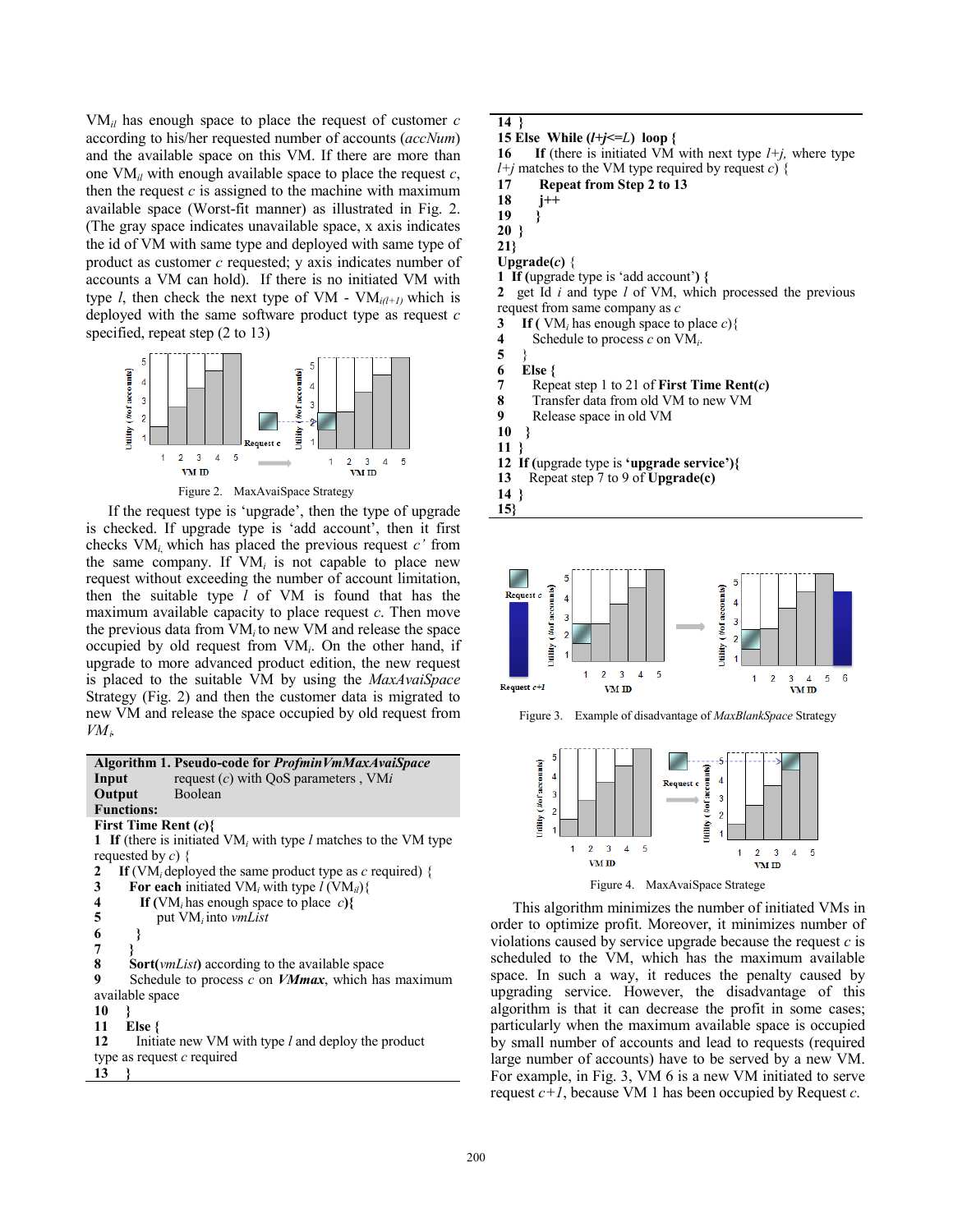### *2) Algorithm 2 : ProfminVmMinAvaiSpace*

To overcome the disadvantages of algorithm 1, we reduce the space wastage by using minimum available space (*MinAvaiSpace*) Strategy (Fig. 4) instead of *MaxAvaiSpace* Strategy. When there are more than one *VM* with type *l*, deployed with the same product type as customer request *c* required, the VMs with enough available space to serve *c*  are selected. Then request *c* is scheduled to the machine with the **minimum** available space (Best-fit manner) (Step 9). The rest of steps are the same as Algorithm 1.

### V. PERFORMANCE EVALUATION

We present the performance results obtained from an extensive set of experiments. We have compared our algorithms with the scheduling strategy used by current SaaS providers such as Compiere, i.e., *ProfminVio*. In following sections, we first describe our experiment methodology, followed by performance metrics and detailed QoS parameters description. In subsequent sections, we present the analysis of the results showing the impact of the customer-side QoS parameters - (i) request arrival rate, (ii) proportion of upgrade request; and SaaS providers' side parameters - (i) service initiation time, (ii) penalty rate.

### *A. Experimental Methodology*

CloudSim [11] is used to simulate the cloud computing environment that utilizes our proposed algorithms for resource allocation. We observe the performance of the proposed algorithms from both customers' and SaaS providers' perspectives. From customers' perspective, we observe how many SLAs are violated. From SaaS providers' perspective, we observe how much cost reduced and how many VMs are initiated. Therefore, there are three performance measurement metrics: total cost, number of initiated VMs, and percentage of SLA violations. All the parameters used in the simulation study are given in following sections.

#### *1) Customers' Side*

We examine our algorithms with 1000 customers. From customer side, two parameters (arrival rate and number of company upgrade) are varied to evaluate their impact on the performance of our proposed algorithms. Since there is no available workload specifying these parameters, we use normal distribution (standard deviation  $= (1/2)x$  mean) to model all parameters, except request arrival rate, which follows Poisson distribution.

- Five different types of request arrival rate are used by varying the mean from 200 to 650 customers per second.
- Five different sets of company request types are used by varying the mean from 20% to 80% of companies request upgrade service in order to vary the portion of service request type.

*2) SaaS Providers' Side* 

The SaaS provider offers three types of software service

products, and also three types of account types (Table 1). The cost per hour for using a VM (*PriVM*) in self-hosted VM follows the price schema of Amazon EC2 [14], because it is easier for SaaS provider to extend to public Cloud and actual cost of self-hosted VMs is less expensive than the price schema we are using. Resource price which are used for modeling VMs are shown in Table III.

- The five different types of average service initiation time are used in the experiment, and the mean service initiation time varied from 5 minutes to 15 minutes. The mean of initiation time is calculated by conducting real experiments of 60 samples on Amazon EC2 [14] done for four days (2 week days and 2 weekend days) by deployed different edition of products. The service initiation time is varied using normal distribution.
- The penalty cost (the same as in Eq. 5) is modeled by Eq. (5) (6) (7). It depends on the request type, product type and account type. The mean of Penalty Rate  $(\beta)$  is varied from value 2 (very low) to value 15 (very high).

TABLE III. THE SUMMARY OF VM PRICE

| VM Type | Price(\$/hour) |
|---------|----------------|
| Small   | 0.085          |
| Medium  | 0.34           |
| Large   | 0.68           |

#### *B. Impact of QoS parameters*

We compare our proposed algorithms by examining the impact of QoS parameters on the performance metrics. All of results present the average obtained by 5 experiment runs. In each experiment, we vary one parameter, and the rest parameters are given constant mean value. The constant mean values are: arrival rate=1000 requests/sec, other parameters, and penalty rate factor  $(r) =10$ . In the following sections, we examine various experiments by varying both customer and SaaS provider side's SLA properties to analyze the impact of each parameter. The mean response time which is used to measure the violation equals 5 if the request type is 'first time rent', equals 10 if the request type is 'upgrade product' and 3 when the request type is 'add account.'

#### *1) Impact of arrival rate variation*

To observe the impact of arrival rate in our algorithms, we vary the arrival rate factor, while keeping all other factors as the same. All experiments are conducted with 1000 customers' requests. It can be seen from Fig. 5, in average the algorithm *ProfminVMminAvaiSpace* performs best to reduce about 50% cost by using approximately only 60% number of VMs compared with *ProfminVio*. As Fig. 5c shows, when the request arrival rate varies from 'large' to 'very large', the number of SLA violations caused by our proposed algorithms increases because when large number of concurrent requests comes, delaying the response time for upgrading services. Similar cost is generated by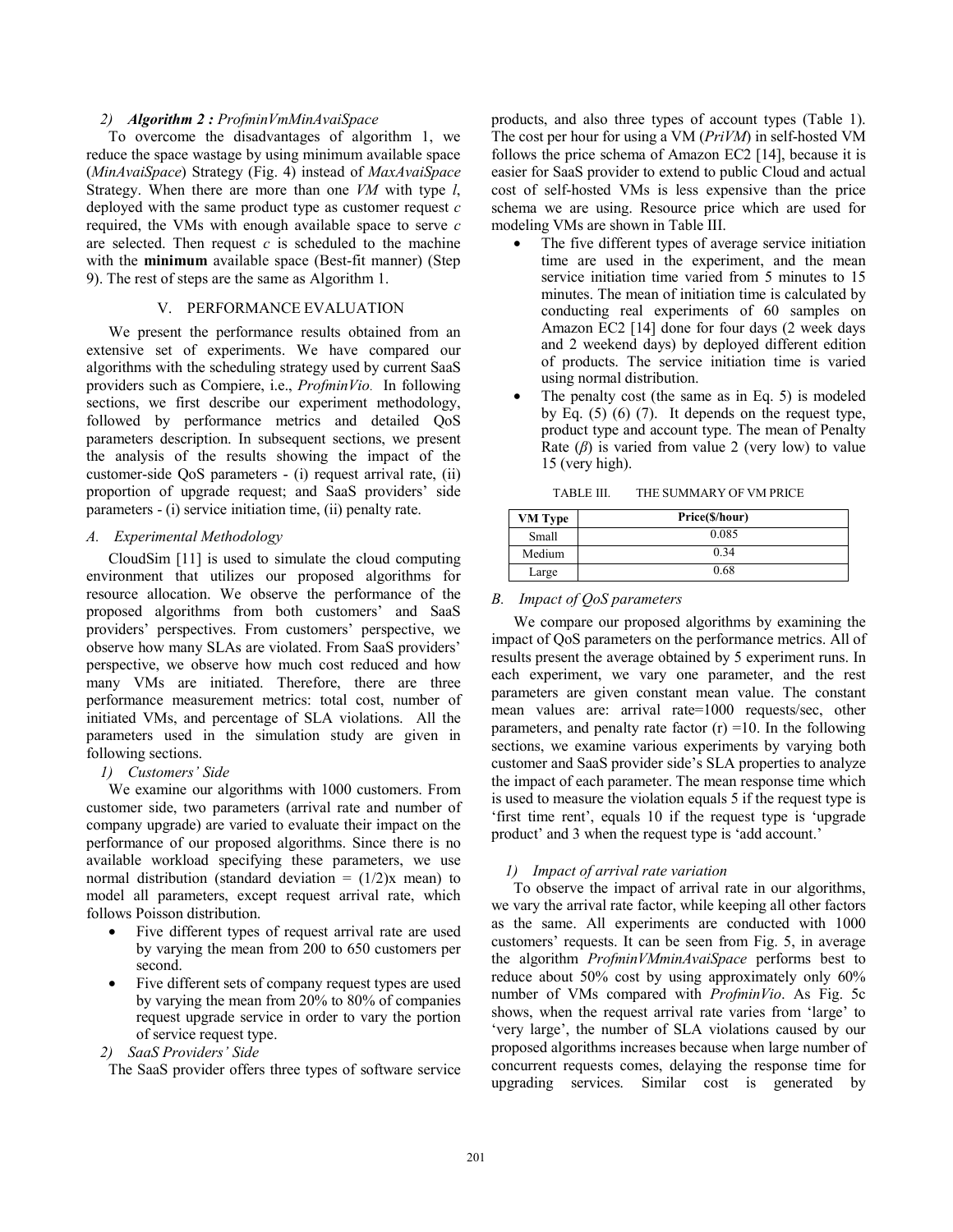*ProfminVMminAvaiSpace* and *ProfminVMmaxAvaiSpace,* and the former one is slightly better than the latter one, because it costs less with similar number of VMs but generates less number of SLA violations. Therefore, during the variation of arrival rate, the *ProfminVMminAvaiSpace*  perfoms best and optimizes the SLA violations in the context of resource sharing, where it is impossible to avoid SLA violations.



Figure 5. Impact of arrival rate variation

*2) Impact of company upgrade frequency variation* 

To investigate the impact of different proportion of request types ('first time rent', 'upgrade service') by varying the customer upgrade number. As it can be seen from Fig. 6, during the variation of number of customer upgrade, the total cost of *ProfminVio* decreases because it reduces number of VMs (reduced almost 49% on average) by utilizing the already initiated VMs for serving upgrades.

With given reduction in cost, our proposed algorithms cause very less number of violations as can be seen from the

Fig. 6c, where the overall percentage of SLA violations is less than 13%, and only when the company upgrades percentage is 'very high', the percentage of SLA violations is higher than 8%. When the variation in company upgrade frequency is low (17% upgrade service requests), *ProfminVMmaxAvaiSpace* causes more SLA violations due to the disadvantage of MaxAvaiSpace Strategy. In the contrary, when the company upgrade frequency is very high, *ProfminVMminAvaiSpace* violates more requests because space has been occupied by 'first time rent' request types, leading to long upgrade time and even penalty delay.

Therefore, when large numbers of requests are 'first time rent', the algorithm *ProfminVMminAvaiSpace* and *ProfminVMminAvaiSpace* cost less with less number of VMs, and with a bit more SLA violations compare with *ProfminVio* (no violation).



Figure 6. Impact of number of upgrade requests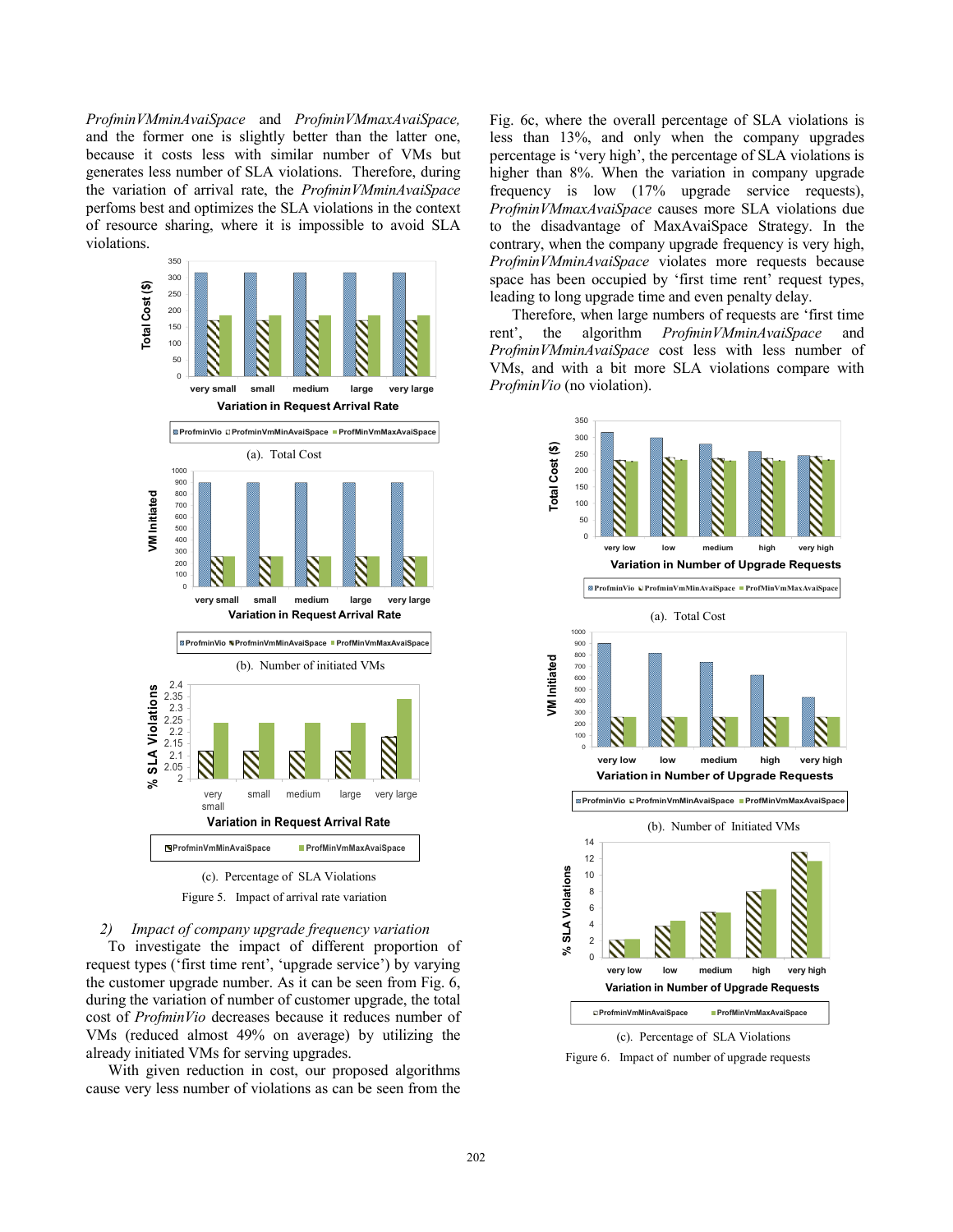

*3) Impact of initiation time variation* 

Figure 7. Impact of initiation time variation

The service initiation time also includes the VM initiation time for deploying software service as requested. Fig. 7 shows how the variation in service initiation time after accepting a company request on the SaaS provider's cost. When the initiation time varies from 'very short' to 'very long', the total cost of all algorithms increased slightly. The *ProfminVio* is impacted more because it initiated more VMs. The average SLA violation percentage of our algorithms is less than 13% When the initiation time is 'very short' and 'very long', the algorithm *ProfminVMminAvaiSpace* and *ProfminVMminAvaiSpace* generate a similar number of violations, because initiation time delay is the same for both of the algorithms.







We investigate how penalty rate (*β*) impacts our algorithms. It can be observed from Fig. 8 that *ProfminVmMinAvaiSpace* and *ProfminVmMaxAvaiSpace* are impacted when varying the penalty rate factor because they schedule customer requests with shared resources. The penalty cost of algorithms increases during variation of the penalty rate due to SLA violation increases because of resource sharing between multiple customers. However, when the SLA violation is very low the maximum percentage is less than 2.5%. In conclusion, Fig. 8 a and b show that our algorithms minimize the cost although penalty cost is increasing during penalty rate variation.

#### VI. CONCLUSION AND FUTURE WORK

In Cloud computing environments, primarily three types of on-demand services are available for customers i.e. Software as a Service, Infrastructure as a Service and